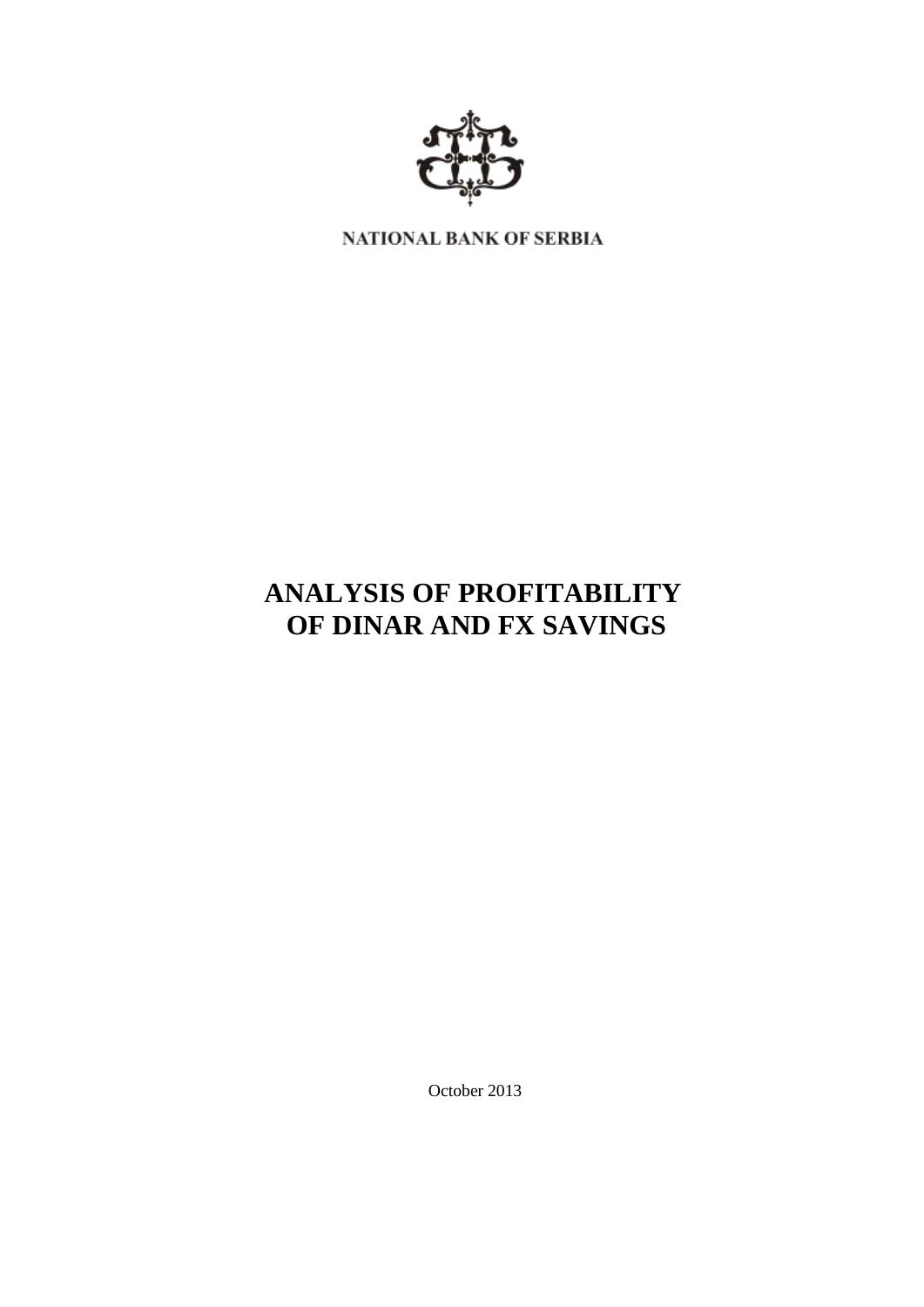#### **Analysis of profitability of dinar and FX savings**

#### Introduction

From end-2001 to September 2013, dinar savings in the Republic of Serbia increased from RSD 1,559 mln to RSD 23,704 mln, or fifteen times over. The structure of dinar savings shows a rise in long-term deposits from 5.2% in 2001 to 6.1% in 2013. In the same period, FX savings went up from EUR 7,782 mln (RSD 911,234 mln) to EUR 8,134 mln (RSD 932,228 mln). Like those denominated in dinars, FX savings show an increase in long-term deposits by 16.8 pp.

As the volume of FX savings is still much higher than that of dinar savings, this year again the NBS carried out a comparative analysis of the profitability of dinar versus FX savings.

The analysis of profitability of dinar versus FX savings was first conducted in October  $2010<sup>1</sup>$ . The results of that analysis showed that from January 2001 to August 2010, it was more profitable to save in dinars than in FX in a greater number of sub-periods observed.

The NBS revisited this topic in October 2011to analyse the profitability of saving in dinars versus FX in the period ending October 2011. In addition, the NBS analysed the profitability of dinar and FX savings placed on deposit for a year around the World Savings Day 2010 (31 October). Both analyses confirmed that saving in dinars was more profitable than saving in FX in a greater number of sub-periods observed, and/or over the last year<sup>2</sup>.

Ahead of the World Savings Day 2013, the NBS decided to do another round of testing the profitability of dinar savings relative to FX savings. This time, the NBS analysed profitability in the period ending October 2013with a special emphasis on savings placed on deposit for a year around the World Savings Day 2012. The results of that analysis only confirmed the earlier findings. Savings in dinars placed on deposit for a year around the World Savings Day 2012 proved more profitable than savings in FX. The analysis further confirmed that saving in dinars was also more profitable in the period 2001–2013.

### **1. Data**

In the analysis of savings profitability by period, January 2001–October 2013, interest on dinar and FX savings was calculated based on the methodology and assumptions used in the October 2010 analysis. It is important to note, however, that the interest rates on FX savings used in the analysis after September 2010 are the official rates, not the assumed ones.

In the calculation of interest income from savings placed around the World Savings Day 2012, we used the official NBS statistics on interest rates on one-year dinar and FX deposits.

 $\overline{a}$ 

<sup>&</sup>lt;sup>1</sup> For more details see:

http://www.nbs.rs/export/sites/default/internet/english/90/analize/Analysis\_dinar\_and\_FX\_savings\_2011.pd f

 $<sup>2</sup>$  Ibid.</sup>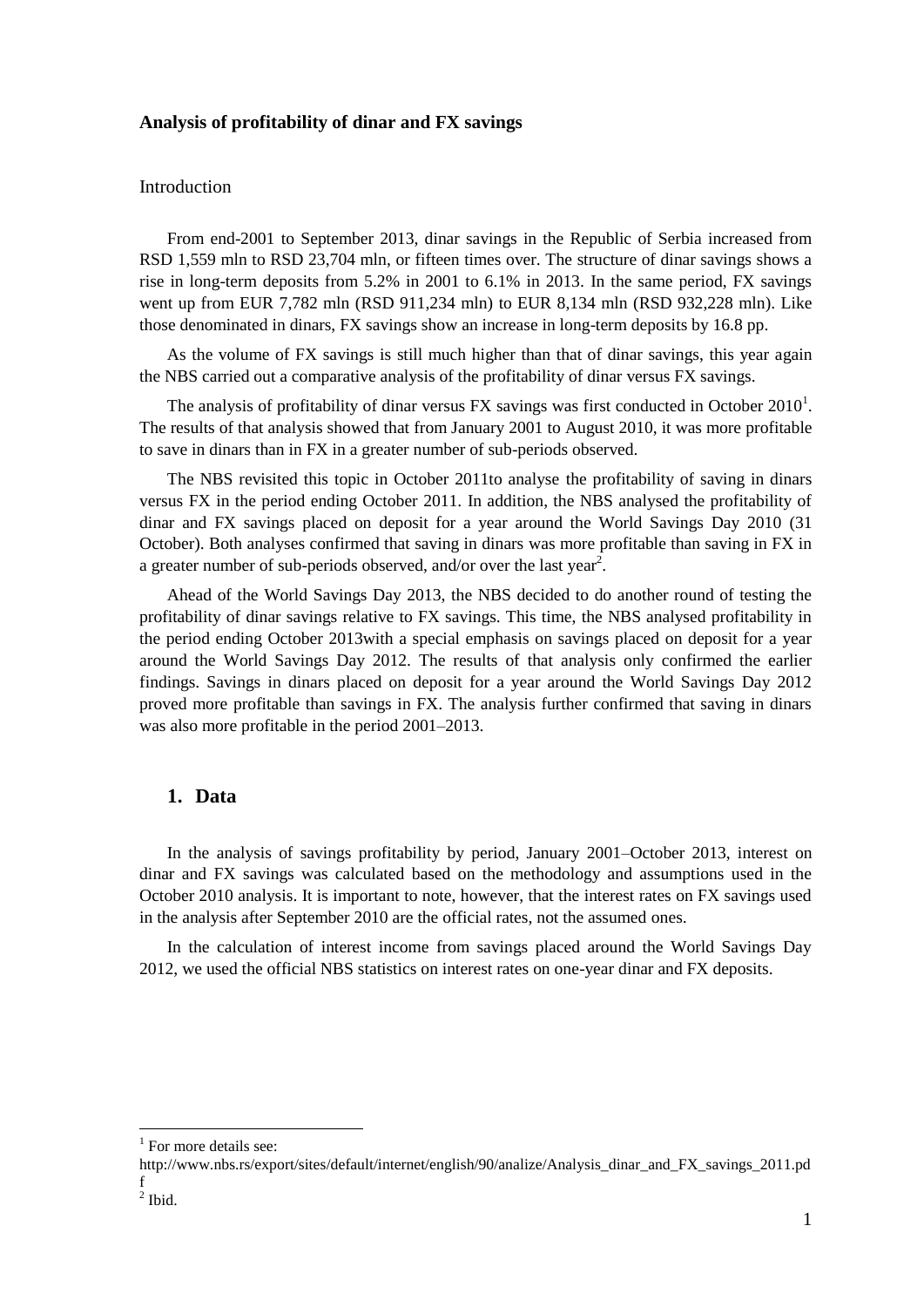#### **2. Analysis**

As in 2011, two comparative analyses were conducted – Profitability of savings by period, January 2001–October 2013 and Profitability of savings placed on deposit for a year at the time of the World Savings Day 2012.

2.1. Profitability of savings by period, January 2001–October 2013

The first analysis compared the profitability of one-year dinar and FX savings, in the period January 2001–October 2013. The period observed was broken down into sub-periods as in the analysis of October 2011. Thus, the first period observed is January 2001–January 2002 and the last October 2012–October 2013, their total number equalling 142. Similar to the analysis carried out in 2011, this analysis started from the assumption that a depositor would term for a period of one year RSD 100,000 and its euro equivalent (re-calculated at the exchange rate valid on the date of deposit placement). Interest income on dinar savings remains tax-free, while tax on interest income from FX savings was raised in October 2012 from 10% to 15%.

2.2. Profitability of savings placed on deposit for a year at the time of the World Savings Day 2012

The second analysis focused on the profitability of dinar savings placed on deposit for a year on the occasion of the World Savings Day 2012 relative to the profitability of FX savings deposited at the same time and termed for the same period. The analysis assumes that one-year time deposits of RSD 100,000 and the euro equivalent of RSD 100,000 (re-calculated at the exchange rate valid on the date of deposit placement) were placed on 31 October 2012.

#### **3. Results**

 $\overline{a}$ 

3.1. Profitability of savings by period

When comparing one-year savings in dinars against FX savings of the same maturity at a per annum interest of 5.0% until August 2010 and using official interest rate as of September 2010<sup>3</sup>, dinar savings turn out to be more profitable in a greater number of sub-periods from 2001 to 2013 (92 periods in dinars and 50 periods in FX). Saving in dinars paid off more in a larger number of periods even at 7.0 interest on FX savings – in 85 periods in case of the former and in 57 periods in case of the latter. Greater profitability of one-year dinar savings relative to the same maturity FX savings (calculated at the rate of 7% until August 2010) is further confirmed by the average difference in favour of dinar savings, which equalled RSD 5,638 throughout the period under review (Chart).

<sup>&</sup>lt;sup>3</sup> Data on FX deposit rates are published as of September 2010.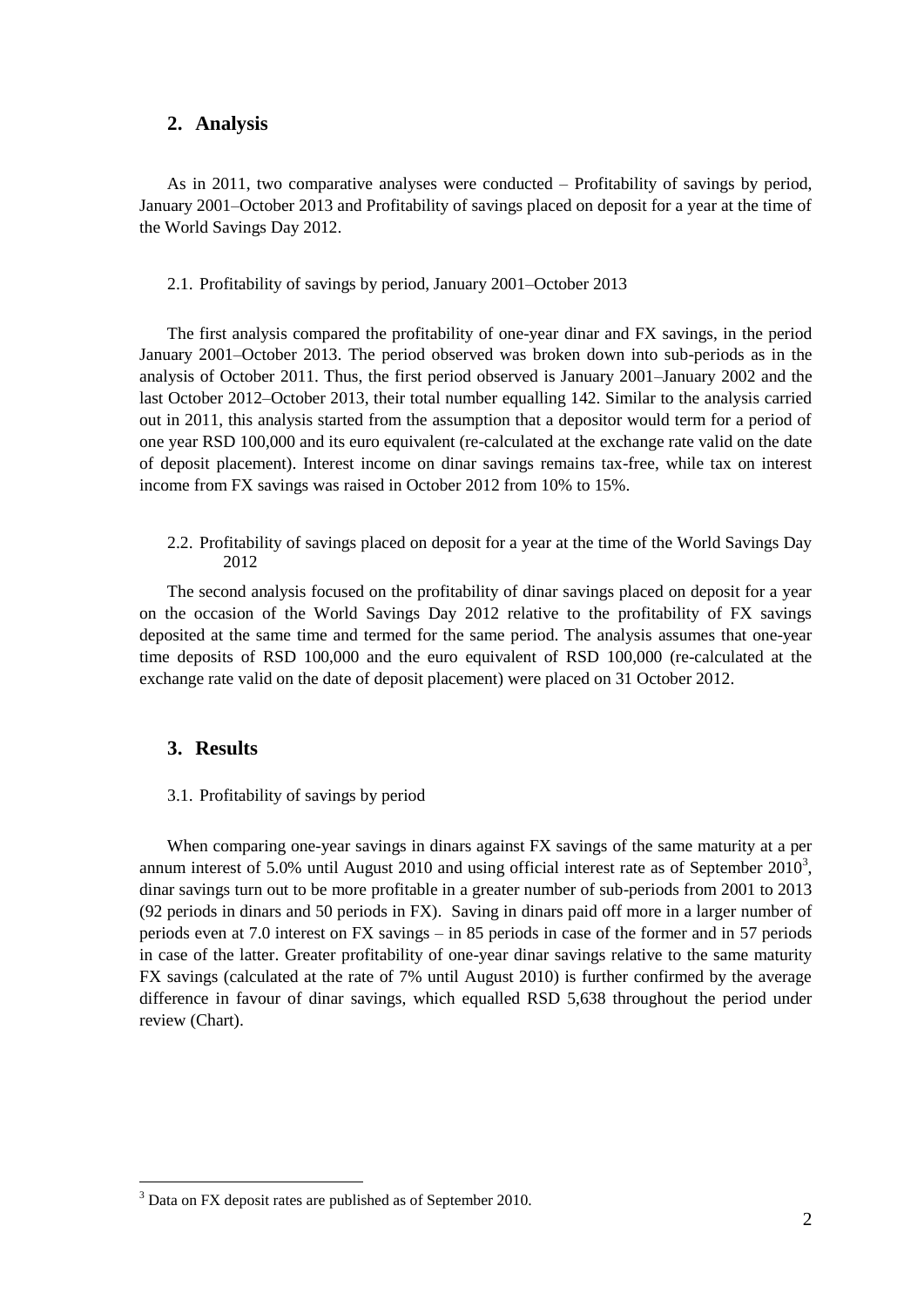

3.2. Profitability of savings placed on deposit for a year at the time of the World Savings Day 2012

When comparing dinar and FX savings placed on deposit for a year around the World Savings Day 2012 at the weighted average interest rates prevailing at the time (10.0% and 3.9%, respectively), the analysis shows that at the end of the term, a depositor who saved in dinars received RSD 6,012 (EUR 53) more than a depositor who saved in euros (Table 1-a).

Saving in dinars proved more profitable than saving in FX even when the maximum (Table 1 b) and/or minimum interest rates (Table 1-c) are applied. Namely, at the end of the term, a depositor who saved in dinars received RSD 7,433 (EUR 65) and/or RSD 5,258 (EUR 46) more than a depositor who saved in euros.

Dinar savings were more profitable than those denominated in euros even if they are calculated at the lowest (7.0%) and euro savings at the highest interest rate (4.5%) offered on the occasion of the World Savings Day. In that case, depositors who saved in dinars received RSD 2,433 (EUR 21) more than those who saved in FX (Table 1-d).